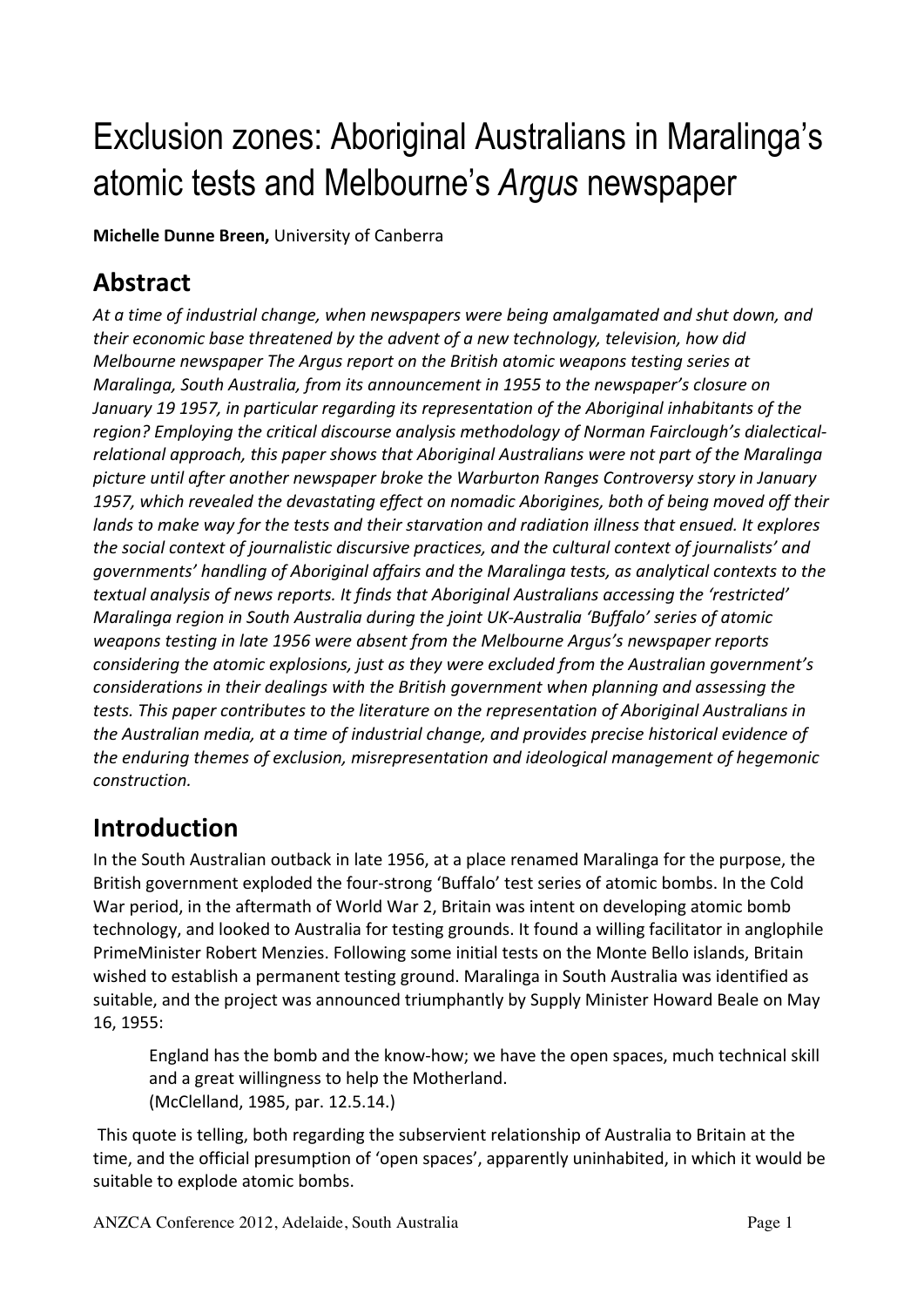This paper explores how the Melbourne *Argus* newspaper reported on the Buffalo series of late 1956, in relation to the Aboriginal inhabitants of the area. It contributes to the literature on the representation of Aboriginal Australians in the Australian media, including at a time of media industrial change. It provides precise historical evidence of the enduring themes of exclusion, misrepresentation and ideological management of hegemonic construction, where ideology is the 'shared ideas or beliefs which serve to justify the interests of dominant groups' (Giddens, 1997, p583), and hegemony is the societal consent achieved by the presentation (by civic institutions, such as newspapers for example) of this ideology as common sense.

During the decade or so prior to the Buffalo series of atomic tests, the Aboriginal inhabitants of the Maralinga area were progressively dispossessed of their lands. Ooldea Soak, a traditional, regionally vital, camping ground and well in the area, was all but destroyed by the construction and use of the transcontinental railway (Yalata and Oak Valley Communities & Mattingley, Christobel, 2009, pp14-15). A mission established at the site was closed without warning on June 24, 1952, and the Aboriginal residents abruptly and haphazardly expelled (Yalata et al, 2009, p27; Brady 1999, p3). Some were transported to the official resettlement spot at Yalata, but many others – an unspecified number – scattered to reunite with family and friends all over the region. The traditional owners continued to have a close relationship with their lands in the Maralinga region, and at the time of the tests they accessed the area for travel and ceremonial purposes (Yalata et al. 2009; Brady, 1999; Palmer, 1999).

Australia had talks with the UK about the testing of nuclear weapons in the South Australian outback as far back as 1946. Objections at that time concerning the possible ill effects on the local Aboriginal people, including from Dr Charles Duguid and Dr Donald Thompson, were ignored. (Yalata et al, 2009; Duguid, 1957). In 1947 Walter MacDougall was given the lone task of ensuring the 100,000 square kilometre area was free of nomadic Aborigines during the tests. MacDougall came into repeated and intensifying conflict with project authorities for raising the issue of Aboriginal welfare. The nature of this conflict was exemplified in what the Royal Commission Report calls 'one of the most telling of all statements to come before the Royal Commission'. The Department of Supply's chief scientist, William Butement, upon hearing in a memorandum that MacDougall could go to the press about these matters, wrote,

> Your memorandum discloses a lamentable lack of balance in Mr McDougall's outlook, in that he is apparently placing the affairs of a handful of natives above those of the British Commonwealth of Nations. (McClelland, 1985, par. 8.4.38)

A report MacDougall made in August  $1956 -$  immediately preceding the Buffalo series – that 1000 Aborigines were in the area and that numbers were increasing due to favourable conditions, was ignored. (Yalata et al, 2009, pp42-43.) *The Report of the Royal Commission into British Nuclear Tests in Australia* details a great number of reported sightings of Aborigines in the area that were ignored, and an official deliberate misinformation strategy of telling the press, should they ask, that patrols showed no Aborigines to be in the area (McClelland, 1985, chapter 8).

In 1959, 21 months after the final test had been completed, 'MacDougall reported that there were still Anangu living far inside the Prohibited Zone' (Yalata et al, p 38).

The Melbourne *Argus'*'s newspaper reports in 1956 about the Buffalo series of atomic explosions did not consider the possibility or reality of Aborigines accessing their traditional lands in the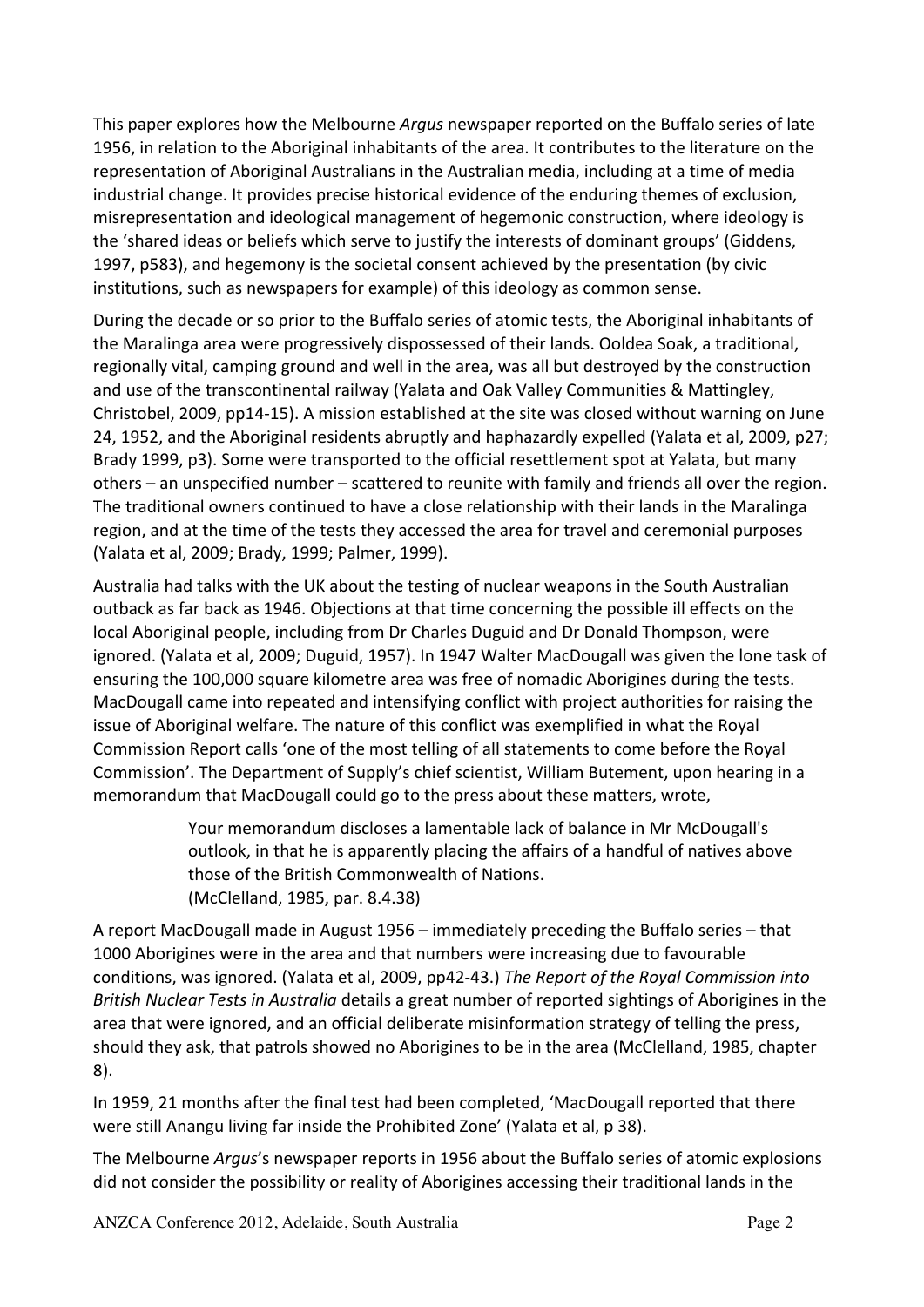restricted zone. There is a large body of research identifying the enduring journalistic practice of favouring official and expert sources (Crouse, 1973; Sigal 1973; Gans, 2003). In the Maralinga case, this manifested in expert opinion and official government statements being initially reported uncritically and without analysis by reporters working from the Melbourne newsroom or embedded in seclusion at Maralinga.

Lindy Woodward (1984) analysed the *Adelaide Advertiser's* coverage of the lead-up to the first Maralinga test. At the time, pronouncements in favour of nuclear power were coming 'thick and fast'.

Journalists had, as now, an important role in deciphering those pronouncements, but when 'the experts' declared that the tests were totally safe and crucial to peace, the Australian media took them at their word. (Woodward, 1984, p18.)

The tone of the Melbourne *Argus's* coverage of the Buffalo series of atomic tests at Maralinga, from their planning to their execution and aftermath, followed a trajectory of entirely positive reports in the lead-up to the first test, to cautious, to outright critical. It was only coinciding with the third phase, the outright critical – following the Warburton Ranges Controversy in January 1957 (about the devastating effect the atomic program had had on nomadic Aborigines in the region) – that the effect on Aboriginal Australians became part of the newspaper's coverage.

The anti-nuclear movement was growing at home and abroad. *The Report of the Royal Commission* details the UK and Australian governments' concerns that public opinion be kept onside to ensure the test site could be used for another 10 years. To this end, the stakeholders devised a plan to court newspaper editors – for example, to give them privileged access to the  $site$  – to help make them predisposed to providing positive coverage (McClelland, 1985, chapter 12).

Media discourse involves hidden power relations (Fairclough, 2001, p41) in that source selection  $-$  that is, who gets to be heard in a media report  $-$  is all but predetermined by routine journalism practices and, less obviously, that the perspective adopted is usually that of the powerful (Fairclough, 2001, p42; Gans, 2003, p48). Sourcing practices shape the way news is constructed, which is why critical discourse analysis as a tool can unpack how this works to structure representation.

Newsroom practice has an effect on the order of discourse – on the production process and the news product. 'How discourses are structured in a given order of discourse, and how structurings change over time, are determined by changing relationships of power at the level of the social institutions or of the society' (Fairclough, 2001, p25).

The discourse in question  $-$  the representation by officials, experts and the newspaper of the Maralinga testing being a positive exercise, causing no harm to anybody – eventually fractured. A West Australian MP, William Grayden, tabled the cross-party *Report of the Select Committee appointed to inquire into Native welfare conditions in the Laverton-Warburton Range Area* in State Parliament on December 12, 1956, which linked the destitution of starving Aboriginal people in the Warburton Ranges to their having been moved off their traditional lands to make way for the weapons testing.

Media uptake was slow, but following *The Tribune* breaking the story on January 9, 1957, other outlets, including *The Argus*, reported on it. Some parliamentarians and journalists criticised the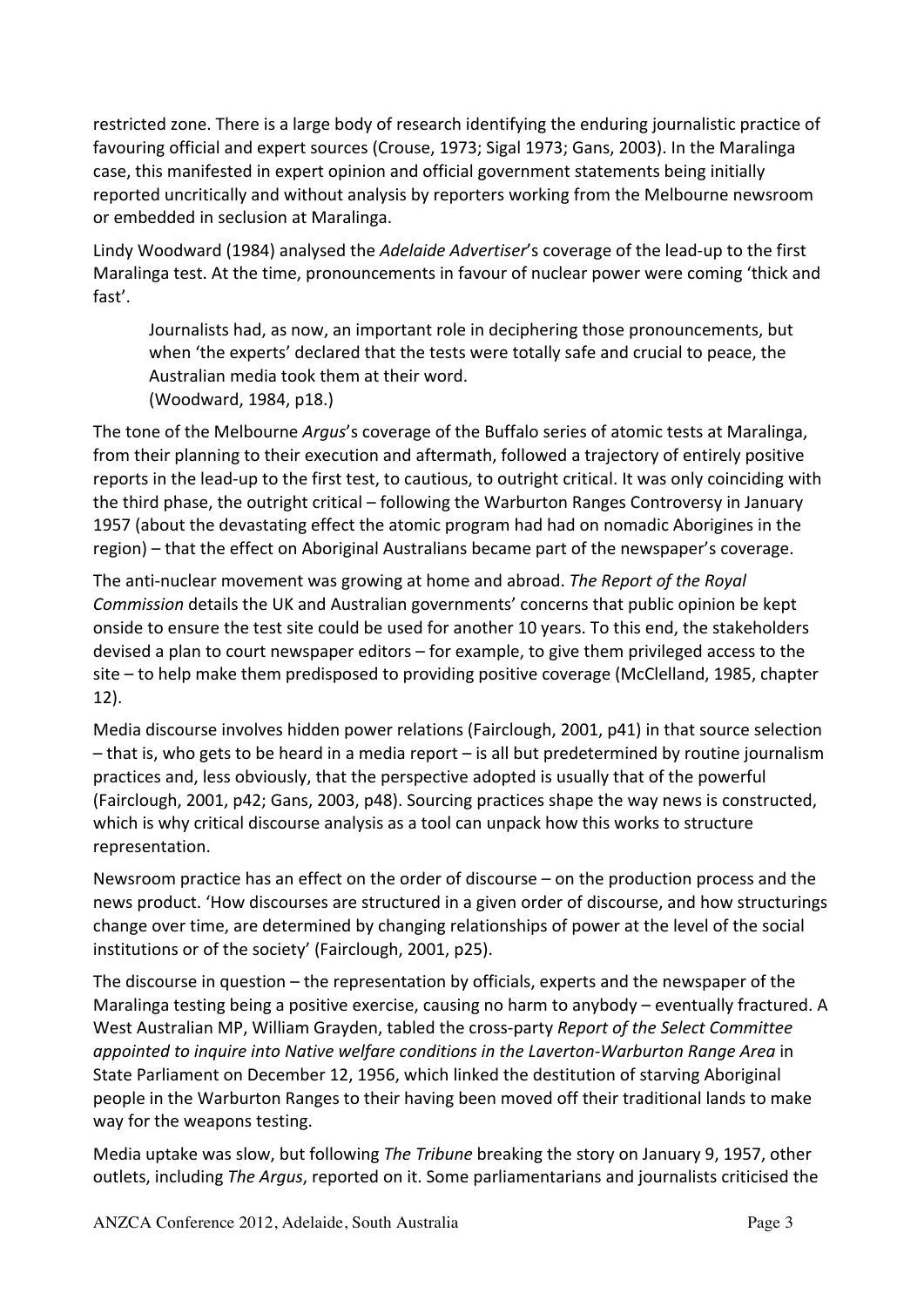report as exaggerated – most notably for this paper Rupert Murdoch, who ran editorials in his Perth and Adelaide newspapers disputing the veracity of the report's findings (McGrath and Brooks, 2010, p120).

Murdoch bought *The Argus*, which had been owned by the left-leaning London Mirror group, in January 1957, and closed it down. *Argus* staff were taken by surprise (Porter, 2003; 'So now it's goodbye', 1957). It published its last edition on Saturday January 19, 1957. Within a fortnight Murdoch filed a news report for the Adelaide *News* which asserted unequivocally that 'no aborigines in the Central Australian reserves are dying of thirst or starvation - or disease' (Murdoch, 1957). Murdoch's report has been much-criticised, both at the time and since, for being baseless and misleading (WCTU 1957; McGrath and Brooks, 2010, p120).

## **Background contexts**

The fact that Murdoch did this – both closed the critical *Argus* and swiftly published a report disputing Aboriginal disadvantage – was highly significant given the industrial, technological, political and cultural contexts of the time. 'In 1956, newspapers were the primary vehicle through which the [Australian] public learned about news' (Tiffen 2010, p345). However, the new technology of television was becoming widely available in Australia near the end of 1956, in time for that year's Melbourne Olympics. By autumn 1958, 20 per cent of households in Sydney and Melbourne had television sets (Holmes, 1958, p54).

Although the Australian population had doubled in the 50 years to 1953, the number of mastheads had declined by a third. There were four big newspaper mergers between 1946 and 1959, pointing to an oligopolistic trend (Mayer, 1964, p31), with Murdoch's Melbourne-based Herald and Weekly Times controlling an estimated 43 per cent of Australia's newspapers by 1960 (Karmel and Brunt, 1962, p63, cited in Mayer, 1964 p31). Tiffen puts HWT's 1956 proportion as 'roughly half the metropolitan daily circulation' (Tiffen, 2010, p348).

During the period under examination, late 1955 to early 1957, Aboriginal Australians did not yet have citizenship rights. The corrective referendum would take another 10 years to materialise. They were also subject to an official government policy of assimilation, or 'the current trend towards Europeanisation' (Berndt, 1957), which sought to eradicate traditional customs and languages and move Aboriginal Australians from traditional lifestyles to the lifestyles of white Australia. This was reflected in the resettlement of nomadic Aborigines from the Maralinga region over a period of time prior to the tests, and the subsequent official assurances to Britain that there were no Aboriginal Australians living in the area (McClelland, 1985, chapter 8).

There was a huge amount at stake with the Buffalo trials. The issue of Aborigines accessing the prohibited zone, should it have become publicly known, would have been politically very inconvenient. Britain was intent on developing atomic capability and Australia was intent on helping it to do so. Behind the scenes, Britain worked to have one of its own scientists - Sir Ernest Titterton, newly appointed as Chair of Nuclear Physics to the Australian National University – installed as Australia's scientific expert safety advisor (McClelland, 1985, par. 2.1.27). This conflict of interest was unexplored in the news reports under examination in this paper.

The modern Australian media has been shown to deal with Aboriginal issues in a consistently unsatisfactory, often clearly racist, way. For example, Indigenous Australians are seldom sources in news reports – that is, reporters seldom go to them for comment or information, even in stories concerning them. In the rare cases where they are sources – where journalists do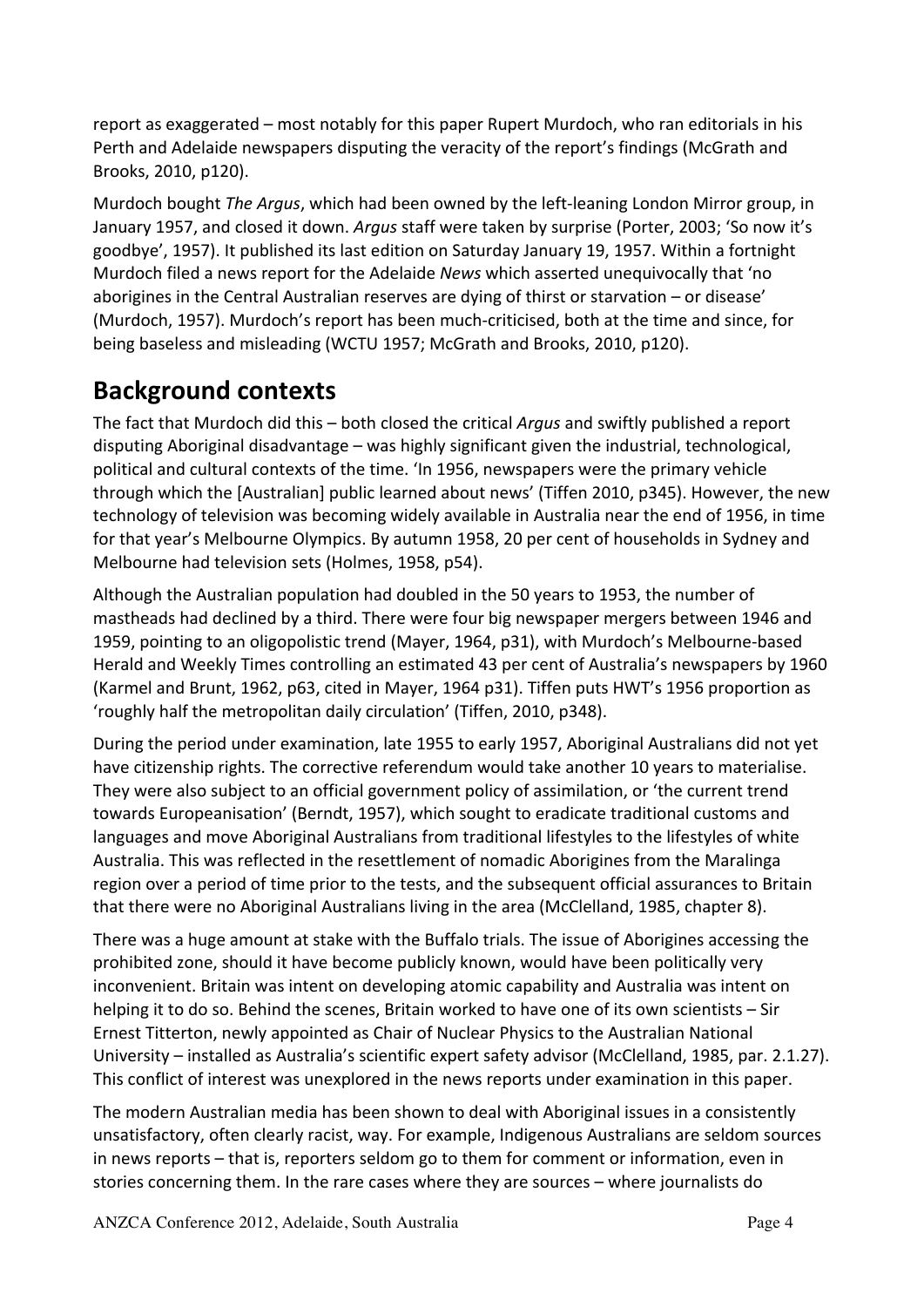mention them – they are not actually quoted (Jakubowicz 1994; Meadows 2001; Bacon 2005). This renders them peripheral to the story.

Australia was more overtly racist during the 1950s than today and Australian newspapers in the 1950s were even worse regarding Indigenous representation than they are today. The exclusion of Aboriginal voices as sources in news reports, even when the reports were about them, was evidently a routine journalistic practice. However, regarding Maralinga, in *The Argus* prior to January 1957 there were no reports about them. Aboriginal Australians were not only rendered mute, they were rendered invisible.

It can be argued that the potential ill effects of the tests on servicemen's health was not considered in the news reports, and therefore that the reports did not just disregard the ill effects on the Aboriginal people but on all Australians. However, the news reports, while including mention of the servicemen's involvement – albeit without reference to the health and sickness issues  $-$  did not mention the Aboriginal people at all.

### **Research approach**

The Trove newspaper database was searched for *Argus* reports about the Maralinga tests – from the announcement of the Buffalo series in May 1955 to the newspaper's closure shortly after the series conclusion in January 1957 – resulting in 19 newspaper articles, which became the primary data set this study explores.

Taking a grounded theory approach (Bryman, 2008, p542), potential indicators were identified during analysis of the data as a means of theory generation. Coding was then devised and applied through the process of labelling, separating, compiling and organising the indicators.

From this process, five themes emerged as most common across the reports: the dominance and uncritical use of expert and official sources; the 'safety' assurance that Australian scientists would have to give the go-ahead before any tests were carried out; emphatic language being employed as a rhetorical device in hegemonic construction to minimise safety concerns; Aboriginal Australians being notably absent from the reports prior to January 1957; and a political tussle over state/federal responsibility for the Warburton Ranges situation in January 1957.

Norman Fairclough's dialectical relational critical discourse analysis approach, which is both a theory and methodology, excavates the construction of the news reports via close textual analysis of them with reference to the social and cultural contexts of their production. Its application exposes how journalistic discursive practices in conjunction with the external sociocultural context shaped the news reports' exclusion of Aboriginal Australians.

Fairclough devised a framework for discourse analysis that has three levels of analysis: text, discourse practice and social practice. The analysis on each level involves description, interpretation and explanation – with description and interpretation being at times indistinct, with both the text's production and the interpreter's interpretation 'being embedded in a wider social practice' (Fairclough 1992, p198).

Linguistic phenomena such as news reports are vehicles and constructors of ideology and meaning. 'News as a form of culture incorporates assumptions about what matters, what makes sense, what time and place we live in, and what range of considerations we should take seriously' (Schudson, 2003, p190).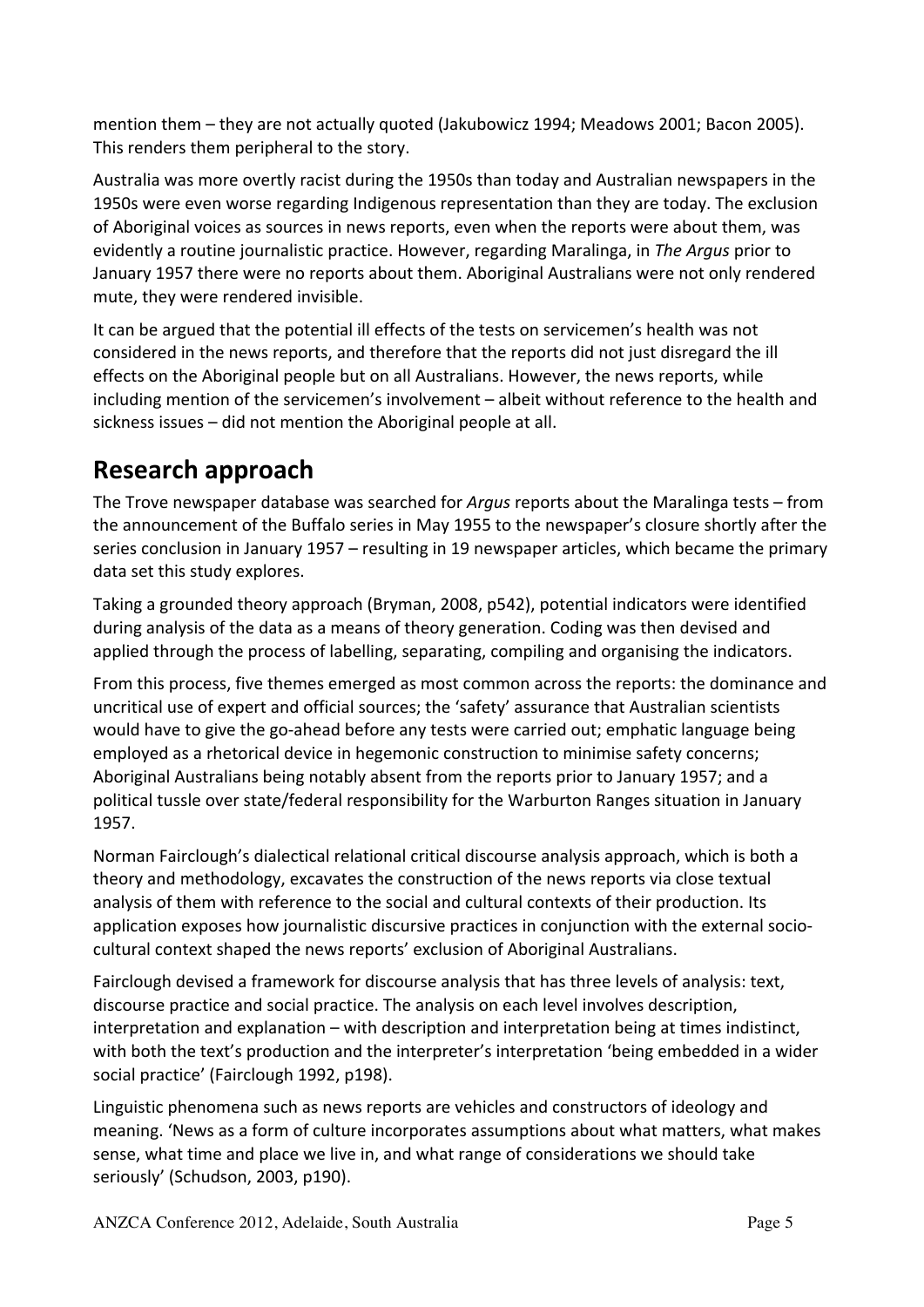Contextual factors such as *The Argus's* closure, including its timing and nature, and the traditional owners' perspective on Maralinga, were uncovered by research beyond the news reports – that is, archival searches and reading of relevant books, academic articles and conference papers.

The nineteen *Argus* reports about the Maralinga atomic tests, between their announcement in September 1955 and the newspaper's closure in January 1957, are detailed in the following table:

| <b>Date</b>                                                              | Page number        | <b>Headline</b>                             |
|--------------------------------------------------------------------------|--------------------|---------------------------------------------|
|                                                                          | (and article type) |                                             |
| 13/09/1955                                                               | p1 (news report)   | New atom test here soon – but no H-Bombs    |
| 27/04/1956                                                               | p8 (news report)   | New A-missile will make jets 'harmless toy' |
| 20/06/1956                                                               | p3 (news report)   | A blonde bombshell blew up Maralinga        |
| 21/06/1956                                                               | P1 (news report)   | A-cloud adrift, but no danger               |
| 25/06/1956a                                                              | p4 (editorial)     | Fear in the wind                            |
| 25/06/1956b                                                              | p5 (news report)   | We're right in the path of atomic rains!    |
| 26/06/1956                                                               | p4 (editorial)     | <b>BRIEF</b> us next time!                  |
| 29/06/1956                                                               | p4 (letter)        | Stop these bomb tests                       |
| 25/07/1956                                                               | p4 (editorial)     | The winds of fear                           |
| 15/08/1956                                                               | p5 (news report)   | A-bomb tests 'will be safe'                 |
| 25/08/1956                                                               | p1 (news brief)    | Animals in A-test                           |
|                                                                          |                    | Atom bombs and rain - blasts DO cause crazy |
| 28/08/1956a                                                              | p4 (interview)     | weather                                     |
| 28/08/1956b                                                              | p16 (sports page)  | They'll test atom tests                     |
| 29/08/1956                                                               | p5 (news brief)    | Blast!                                      |
| 12/10/1956                                                               | P5 (news report)   | Children Cry as Bomb Rocks School           |
| 16/01/1957                                                               | p4 (opinion)       | We all share the blame for this             |
| 17/01/1957                                                               | p4 (editorial)     | Black mark: the horrible truth              |
| 18/01/1957                                                               | p4 (letters)       | Give all aid to the W.A. Natives            |
| 19/01/1957                                                               | p8 (news report)   | 'We didn't drive out natives' - says Beale  |
| Source: compiled from The National Library of Australia's Trove database |                    |                                             |

*Source:* complied from The National Library of Australia's Trove database

Some other reports from January 1957 about the Warburton Ranges Controversy but which did not mention the atomic tests have been excluded from this list.

This critical discourse analysis comes from a critical realist perspective, having that news reports both reflect and affect the wider cultural context. Journalists' reporting is evidence of discourse, and contributes to that discourse. Intertextuality, where one discourse genre  $-$  a political statement, for example – shows up in or gives rise to another, such as a news report, is evidence of a discourse chain (Fairclough, 1992).

The language and structure of the news articles, including source selection, headlines and representation were examined. Particular attention was paid to whether Aboriginal Australians were mentioned or quoted in the news reports.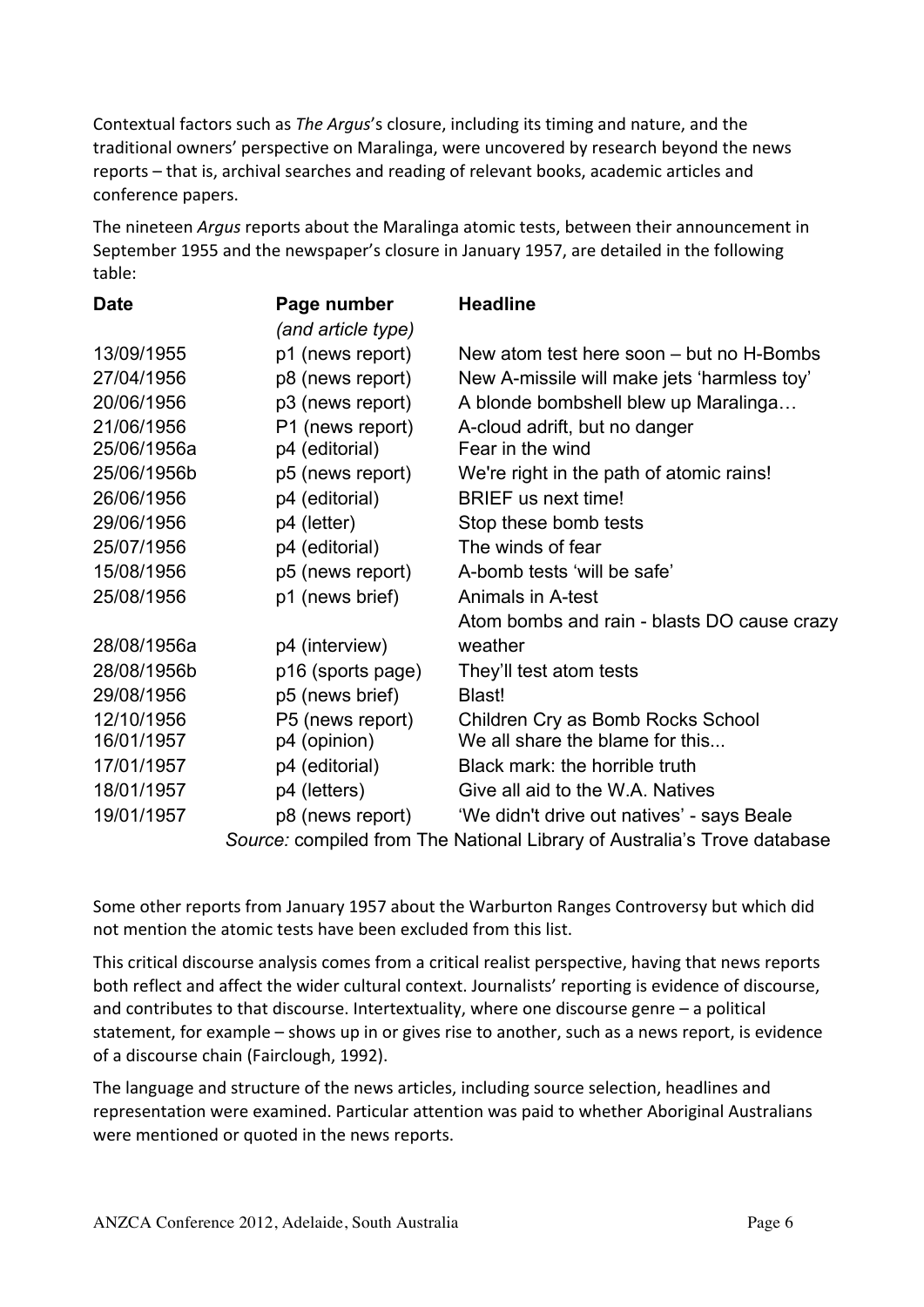### **Revealing moments**

Fairclough recommends a data selection strategy which focuses on moments of crisis: 'These are moments in the discourse where there is evidence that things are going wrong.' He recommends this because, 'Such moments of crisis make visible aspects of practices which might normally be naturalised' (Fairclough, 1992, p230).

It is clear from analysis of the data set that *The Argus* prior to the Warburton Ranges Controversy did not consider the possible ill effects of the tests on any Aboriginal inhabitants of the region. Three 'moments' illustrate this.

#### **Moment 1: A unique news brief**

Out of the 15 news reports prior to 1957, only one raised the issue of Aborigines in relation to the Maralinga tests. Crucially, this report was strikingly atypical – not only in its subject matter, but also in its placement and its construction. As evidence of a discursive practice, both in terms of what it shows and what it hides, this oddly edited 70-word news brief ('They'll test atom tests') which was buried in the sports news on page 16, on Tuesday August 28, 1956, requires close examination.

Firstly, as a news story it is very much out of place on the sports pages. Under its own subheadline, 'They'll test atom tests', it is bizarrely tagged onto the end of a longer story about test cricket.

It could be surmised that it was placed there in error, a compositor thinking it was a cricket story, but that is questionable with the presence of the word 'atom' in the headline clearly denoting its subject. That leaves open the puzzle as to how it ended up on this page. It could be an attempt by someone in the production process to get the news into the paper in spite of organisational values that would not deem it worthy – as evidenced in the editorial ('Brief us next time!', 1956) which is examined elsewhere in this paper. Or it could be a misplacement, illustrative of the dismissive way Indigenous issues are dealt with by the Australian media in general, then as now.

Secondly, the story's construction points to it having originally been either a much longer feature story, or to it having been an unedited news story that escaped the routine production process. It has a remarkable delayed intro – a device normally reserved exclusively for a feature story. A delayed intro is a technique for building suspense, or setting the scene. It is not routine journalistic practice to have a delayed intro on a news story. A delayed intro filed by a reporter for a news story would normally be rewritten or deleted (Hodgson 1987, p81; also Ricketson 2004; White 1995; Hicks 1993).

Routine news-writing practice dictates that the lead paragraph or intro of a news story should contain the essential information required for readers to grasp the story immediately and easily - that is, ideally, the where, when, what, who, how and why of the story (Hodgson 1987, p79; also White 1995; Hicks 1993). However, the lead paragraph of this snippet tells us very little:

ALICE SPRINGS. Monday. Mr Jack Grayden, a member of the WA Legislative Council, his brother David and journalist Tony Zanetti, arrived in Alice Springs last night after a 1700mile journey from Perth.

It is only by the end of the second and final paragraph that readers are told what this story is about: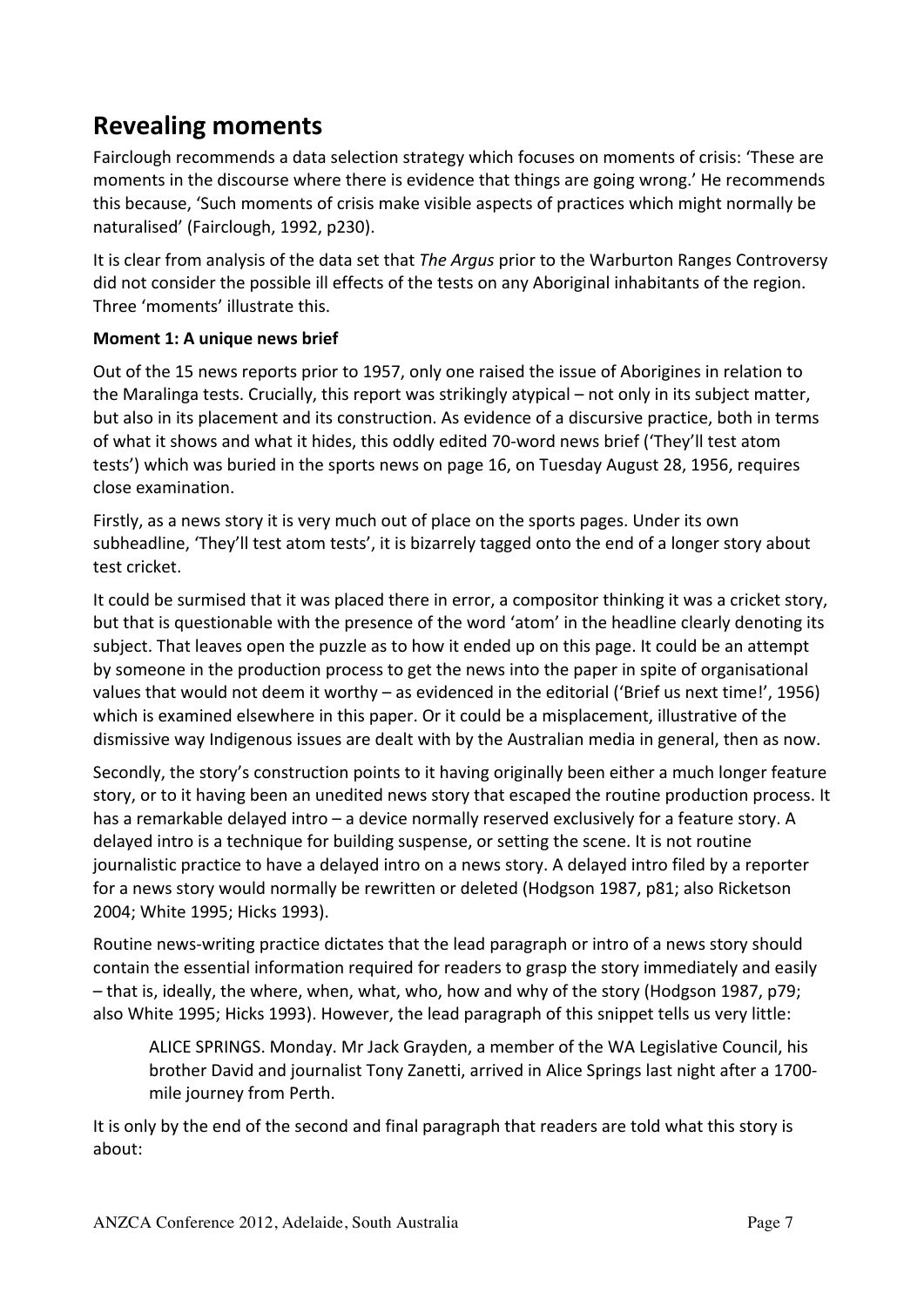Mr Grayden said their object would be to try to assess what damage might occur in the native way of life in remote sections of the Gibson Desert following the forth-coming atomic tests at Maralinga.

As with most of the reports under examination, there is no byline  $-$  no journalist is identified as the author. A quick search on Trove, however, revealed that at this time, Gordon Williams, an Argus journalist and passionate advocate for Aboriginal rights, reported regularly from Alice Springs. Had he filed a longer story that was not given a run on the news or features pages? Had someone added it, unedited and hastily, to this sports page by accident? Or by design?

Whatever the reason for this odd placement, the effect is of this story, about Aboriginal welfare, being buried. Another effect is that it highlights the absence of any such consideration in the other news reports.

#### **Moment 2: Faith in 'experts' eroded**

In the news reports under examination, hegemony is constructed then undermined. There is a discernible shift from implicit acceptance of officials' and experts' assurances that there were no health risks to the tests, to explicit criticism of officials' and experts' decisions and the resultant health risks.

As the first reports emerged in *The Argus* about the impending tests at Maralinga, experts' opinions and safety assurances were delivered to readers uncritically. Indeed the reports' lexical choices often served to further minimise concerns. For example, regarding assurances from Supply Minister Howard Beale, the paper reported

*None* of the 1956 tests would exceed in power the explosion of a few thousand tons of TNT and some would be *smaller* 

and referred later to a '*baby* atom bomb' (emphases added, 'New atom test here soon', 1955).

There were also some humorous or facetious reports about the tests, pointing to a certain lack of gravity attached to them initially ( $\Delta$  blonde bombshell blew up Maralinga'; 'Blast!').

This discourse then began to shift in tone to uncertainty when, just prior to the first Maralinga test, a radioactive cloud passed over WA and Queensland from an exploratory test on the Monte Bello Islands.

Presupposition, connotation and exclusion are some of the linguistic textual features of note in a critical discourse analysis (Fairclough, 1992; Richardson 2007). In the editorial 'BRIEF us next time!' on June 26 1956, under the subhead, 'THE PLAN', the editorial says,

The contaminated cloud from last Tuesday's 'successful' atomic blast at Monte Bello, off the West Australian coast, was SUPPOSED to drift seaward.

The use of quote marks connotes lack of commitment to the official line that the test was 'successful', and the capitalisation of 'supposed' highlights the failure of this aspect of the plan.

The column asks: 'What safeguards, if any, will prevent radioactive fallout in populated areas after the forthcoming atomic tests at Maralinga?' This is interesting for a couple of reasons: firstly, it shows faith being eroded in the possibility of 'safeguards', and secondly, by putting a focus on 'populated' areas, it presupposes the existence of unpopulated areas; that is, it disallows the possibility that there are nomadic people in the region of the tests.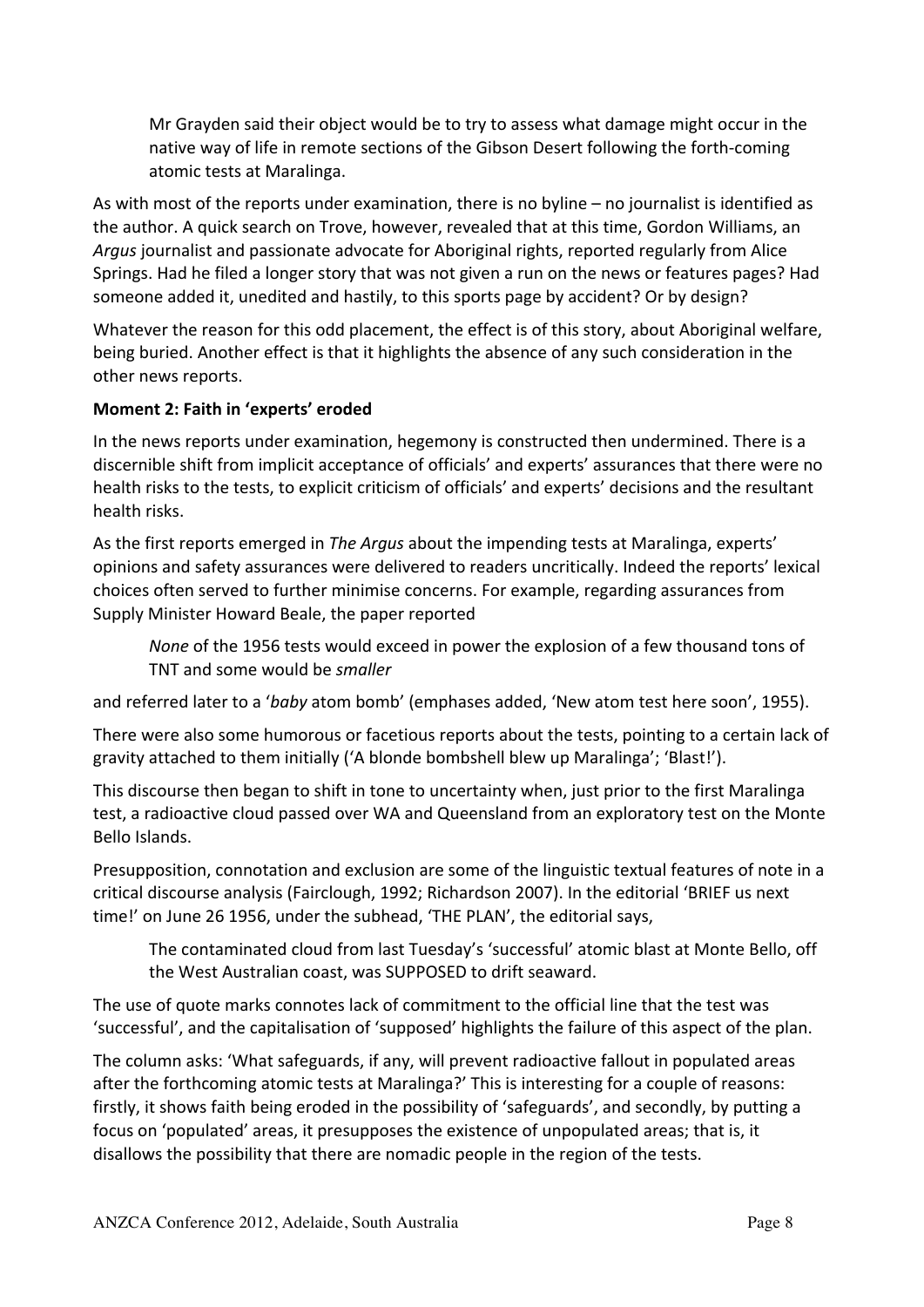Further, this editorial is only concerned with the cloud over Queensland – but the cloud moved over northern WA and the Northern Territory before it arrived in Queensland, where radioactive rain was measured. As is also evident in the news story 'A-cloud adrift', which makes reference to the cloud passing across a presupposedly uninhabited 'Dead Centre', this editorial presupposes there was no one in the cloud's path. Aboriginal Australians are not part of this picture.

The editorial concludes with the concern that

An atomic bomb, said to be the size of the one dropped on Hiroshima in 1945, will be exploded in a few months at Maralinga – only 43 miles from the Transcontinental railway and 550 miles from Adelaide. A terrible responsibility rests on the authorities concerned to make sure the 'charged' clouds do not stray.

Being an editorial and thus the de facto 'voice' of the newspaper, this editorial illustrates *The* Argus's organisational values in its coverage of this issue. There is no mention of the Aboriginal Australians of the region. They are excluded, hence to *The Argus*, they don't matter.

The assumptions about what mattered regarding Maralinga were to be challenged dramatically. What came to matter to the public and some sections of the press clashed overtly with what mattered to the British and Australian political and military stakeholders, as illustrated by the next example.

#### **Moment 3: The Warburton Ranges Controversy and its aftermath**

It was only after the Warburton Ranges Controversy broke in the wake of the WA select committee report that linked the Maralinga tests to the plight of destitute, sick and starving Aborigines in the ranges that the tone of *The Argus's* coverage of the Maralinga tests changed to critical and suspicious.

In an extraordinary turnaround, on Wednesday January 16, 1957, on page 4, the prominent editorial page (incidentally, that day's editorial was not on this issue), Gordon Williams – the campaigning journalist mentioned above – wrote a long accusatory opinion piece ('We all share the blame for this', 1957). He charged the white Australian populace with complicity in the destitution of Aboriginal Australians, saying White Australia ignored the issue, which he claimed he and others had been writing about for years. Williams draws a clear connection between the Maralinga project and the destitution discovered in the Warburton Ranges. He also criticises the effects of mining – 'searches for minerals that will help to stabilise our economy' – in dispossessing Aboriginal Australians of their lands, and also points to the fundamental role of 'the economics of the cattle industry' in having Aborigines moved to reserves to provide accessible, cheap labour.

He wrote that white Australians ('we – you and I') had allowed themselves be 'fobbed off with inquiries, explanations, denials' about the causes of 'the black fellow problem':

Mostly the white population around the areas where these doleful conditions exist accept them as part of the blackfellow problem, forgetting quite comfortably that there was no blackfellow problem until the white man created it.

The next day, January 17, 1957, there was an editorial on the issue ('Black mark: the horrible truth') calling on the Federal Government to make funds available to help the Aborigines of the Warburton Ranges, and again drawing links with the Maralinga tests. This was accompanied by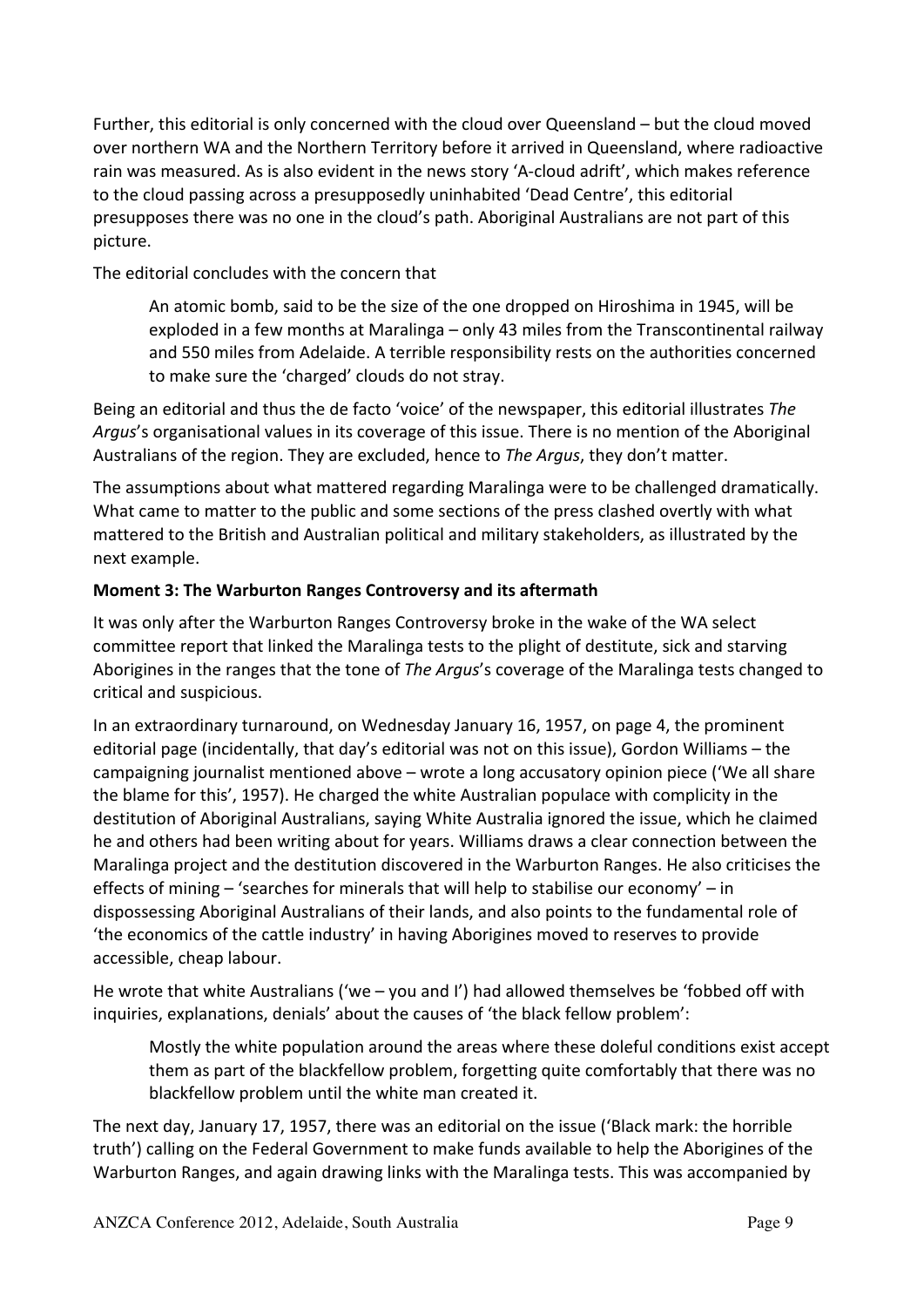an editorial cartoon entitled 'The bone', showing a dying Aborigine in the desert being offered from a white hand a bone inscribed 'White man's apathy'.

This was followed on Friday January 18, 1957, by a letters page with the banner headline 'Give all aid to the WA natives', underneath which were letters critical of the atomic testing that drove Aborigines from their tribal lands, calling on governments to 'stop the wrangling about State or Federal responsibility towards these people' and questioning the financial cost and environmental safety of the tests. One letter urges *The Argus*: 'Will you please keep up your agitation for a better deal for the Australian aborigine?'

That day's *Argus* also has a lead story on page 8 (headlined 'MLA hits out at critics: "Act quickly to save the natives"') about William Grayden's defence of the select committee report against critics 'who had never seen conditions out on the native reserve'.

The very next day, Saturday January 19, 1957, to the total surprise of its staff (Porter, 2003), The Argus was published for the last time. It had been shut down by its new proprietor, Rupert Murdoch (Mayer 1964). The only article referencing the Warburton controversy in this final edition was an interview with Supply Minister Howard Beale – who denied any Federal (as opposed to State) responsibility for moving Aborigines off their lands.

# **Conclusion**

By focussing on the three moments examined above, in line with Fairclough's recommended data selection strategy which focuses on moments of crisis for the naturalised aspects of practices they make visible (Fairclough, 1992, p230), this paper shows that *The Argus* failed until January 1957 to alert its readers to the existence of and danger to nomadic Aborigines in the area of the Maralinga tests.

Goshorn and Gandy (1995) write that how race issues are framed in the news,

[M]ay influence public support or rejection of public policy... [T]he ways that stories are framed will influence how causes, consequences and options will be understood. (Goshorn and Gandy, 1995, p134)

The Aborigines' plight made a dramatic entrance in January 1957's news pages following the Warburton Ranges report, which posed very inconvenient questions about the Maralinga tests at a time when public opinion was turning against them. This coverage was sustained for a week before the newspaper was shut down.

This new advocate for Aboriginal Australia was silenced in a precarious and fast-changing media environment by a new, young proprietor Rupert Murdoch who, within a fortnight, printed in the Adelaide *News* an inadequately researched and much disparaged news report refuting the Warburton report's central concern: that nomadic Aboriginal people from the Maralinga region had been very badly affected by the 'Buffalo' series of atomic weapons tests in the outback of South Australia in 1956.

### **References:**

'A blonde bombshell blew up Maralinga', 1956, June 20, The Argus, p3

'A-bomb tests "will be safe"', 1956, August 15, The Argus, p5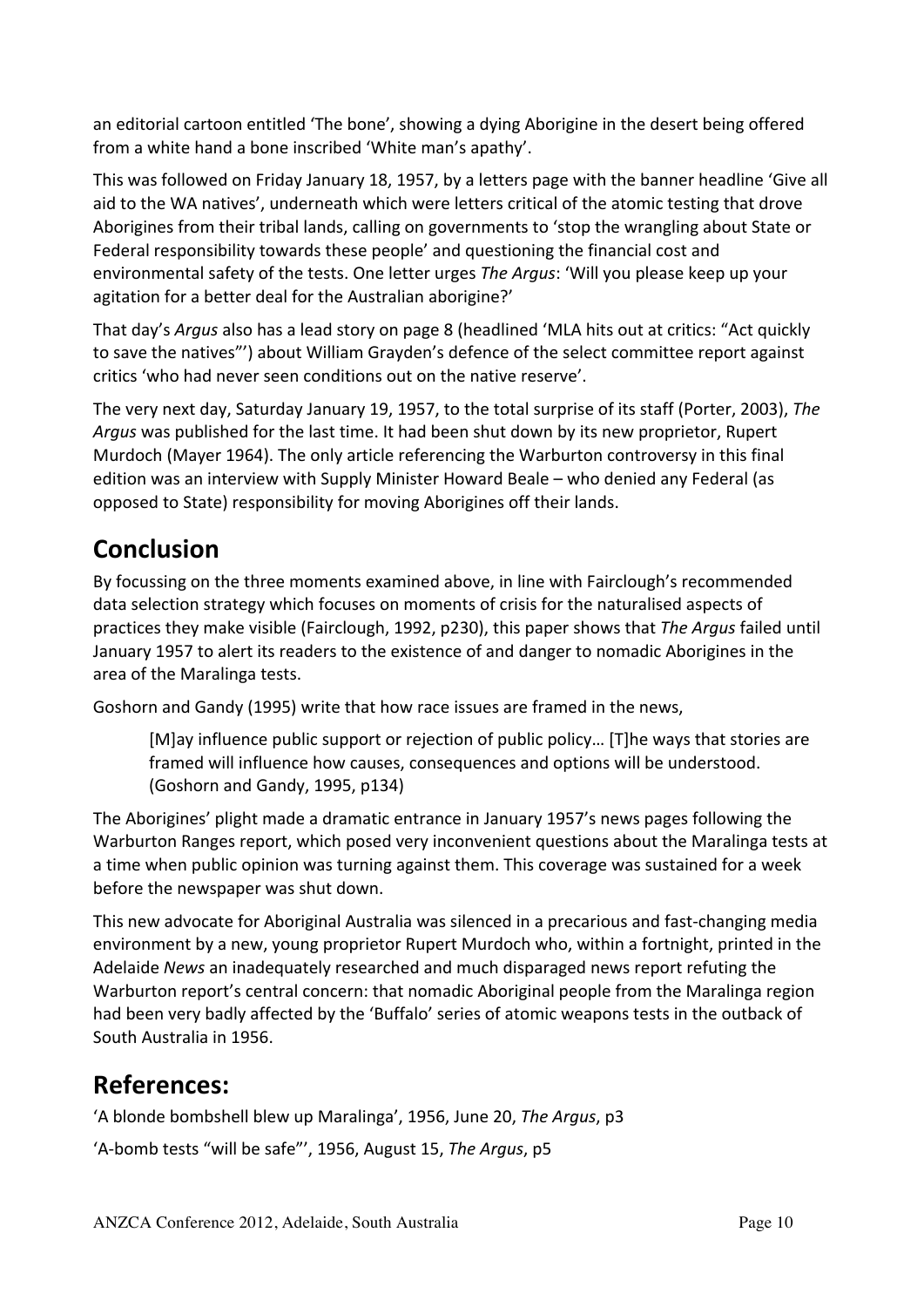- Acaster, Ray, 1995, 'Worlds Apart: Atom bombs and traditional land use in South Australia', Limina, vol. 1
- 'A-cloud adrift, but no danger', 1956, June 21, The Argus, p1
- 'Animals in A-test', 1956, August 25, *The Argus*, p1
- 'Atom bombs and rain blasts do cause crazy weather', 1956, August 28, The Argus, p4
- Bacon, Wendy, 2005, 'A case study in ethical failure: Twenty years of media coverage of Aboriginal deaths in custody', Pacific Journalism Review, vol.11(2), 17-41
- Beale, Howard, 1957, January 19, 'We didn't drive out natives', The Argus, p8
- Berndt, Ronald M., 1957, 'The "Warburton Range" controversy', *The Australian Quarterly*, Vol. XXIX, No 2, June 1957, 29-44
- 'Black mark: the horrible truth', 1957, January 17, The Argus, p4
- 'Blast!', 1956, August 29, *The Argus*, p5
- Brady, Maggie, 1999, 'The politics of space and mobility: controlling the Ooldea/Yalata Aborigines', 1952-1982, *Aboriginal History*, vol. 23, 1-14
- 'Brief us next time!', 1956, June 26, *The Argus*, p4
- Bryman, Alan, 2008, *Social Research Methods* (3<sup>rd</sup> ed.), Oxford University Press, Oxford
- 'Children cry as bomb rocks school', 1956, October 12, *The Argus*, p5
- Crouse, Timothy, 1973, *The Boys on the Bus*, Random House, New York
- Duguid, Charles, 1957, *The Central Aborigines Reserve*, Presidential address, 21<sup>st</sup> October, 1957, Aborigines Advancement League of South Australia Inc
- Fairclough, Norman, 1992, *Discourse and Social Change*, Polity Press, Cambridge, UK
- Fairclough, Norman, 1995, *Critical Discourse Analysis: the critical study of language*, Longman, London
- Fairclough, Norman, 2001, *Language and Power* (2<sup>nd</sup> ed.), Longman, London
- 'Fear in the wind', 1956, June 25, *The Argus*, p4
- Gamson, W. & Modigliani, A., 1989, 'Media discourse and public opinion on nuclear power: A constructionist approach', American Journal of Sociology, July 1989,: 1-37
- Gans, Herbert J., 2003, *Democracy and the News*, Oxford University Press, New York
- Giddens, Anthony, 1997, *Sociology*, 3<sup>rd</sup> ed., Polity Press, Cambridge, UK
- 'Give all aid to the WA natives', 1957, January 18, The Argus, p4
- Goshorn, Kent and Gandy, Oscar H., 1995, 'Race, Risk and Responsibility: Editorial constraint in the framing of inequality', *Journal of Communication*, vol.45(2), 133-151
- Hicks, Wynford, 1993, *English for Journalists*, London: Routledge
- Hodgson, FW, 1987, *Subediting: a handbook of modern newspaper production*, Rochester: Butterworth-Henemann
- Holmes, Cecil, 1958, 'Television in Australia', *Meanjin*, vol. 17 (1), Autumn 1958, 43-59

ANZCA Conference 2012, Adelaide, South Australia Page 11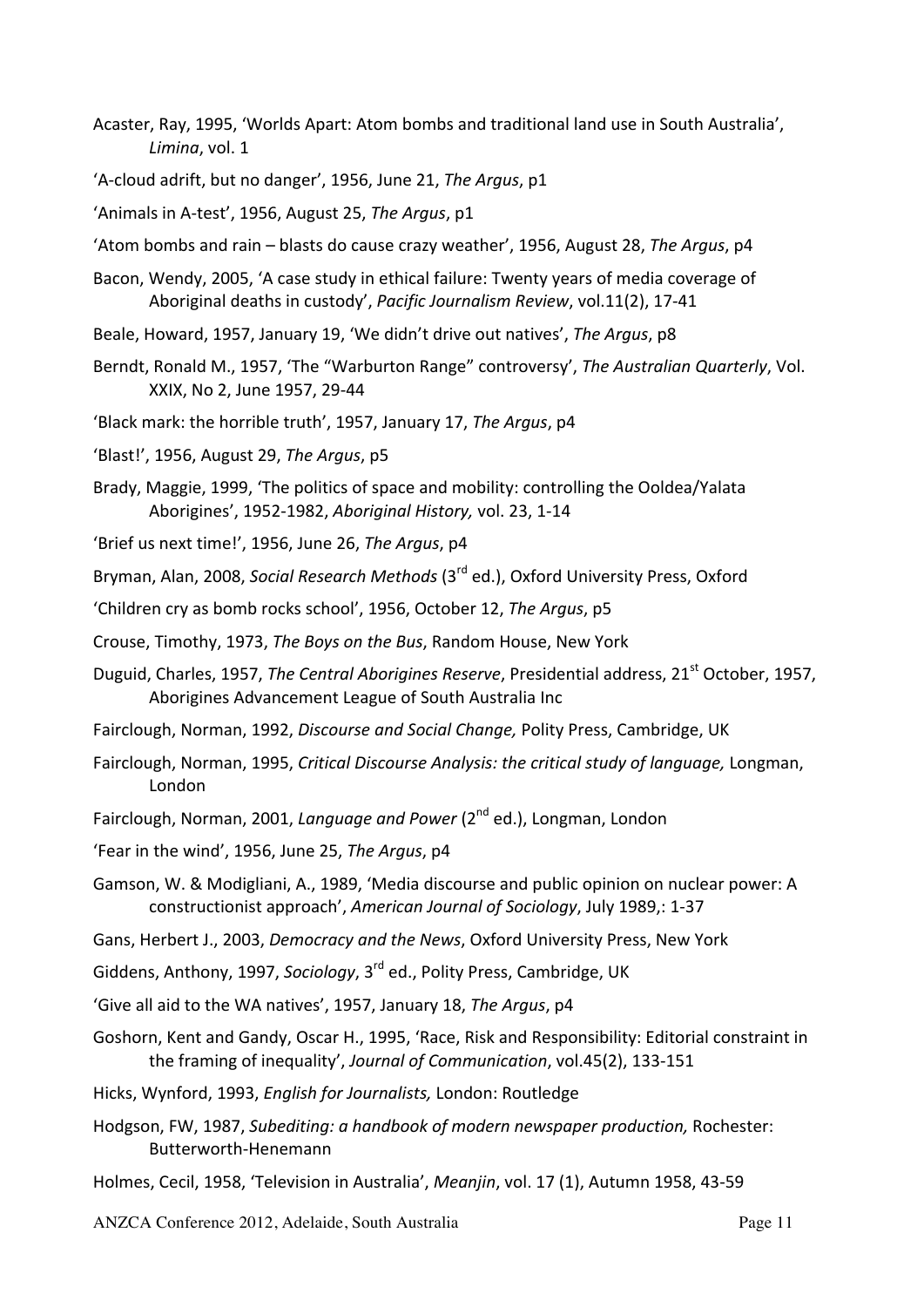Jakubowicz, Andrew (ed.), 1994, *Racism, Ethnicity and the Media,* Sydney: Allen & Unwin

- Karmel, P.H. and Brunt, Maureen, 1962/1966, *The Structure of the Australian Economy*, F.W. Cheshire, Melbourne
- Mayer, Henry, 1964, *The Press in Australia*, Landsdowne Press, Melbourne
- McClelland, J.R., 1985, *Report of the Royal Commission into British Nuclear Tests in Australia*, Canberra: Australian Government Publishing Service
- McGrath, Pamela Faye and David Brooks, 2010, 'Their Darkest Hour: the films and photographs of William Grayden and the history of the "Warburton Range controversy" of 1957', *Aboriginal History*, vol. 34, 115-141

Meadows, Michael, 2001, Voices in the Wilderness: images of Aboriginal people in the Australian *media*, Greenwood Press, Westport, CT

- 'MLA hits out at critics: Act quickly to save the natives', 1957, January 18, The Argus, p8
- Murdoch, Rupert, 1957, February 1, 'Sick, starving natives report is exaggeration', The News, p3
- Mythen, G., 2004, 'Mapping the risk society', *Ulrich Beck: A critical introduction to the risk* society, Pluto Press, London
- 'New atom test here soon but no H-Bombs', 1955, September 13, The Argus, p1
- 'New A-missile will make jets "harmless toy"', 1956, April 27, *The Argus*, p8
- Palmer, Kingsley, 1999, 'Favourite foods and the fight for country: witchetty grubs and the Southern Pitjantjatjara', Aboriginal History, vol. 23, 51-60
- Porter, Muriel (ed), 2003, *The Argus: The Life and Death of a Great Melbourne Newspaper (1846-*1957, Conference proceedings from Melbourne conference 2001, RMIT Publishing, Melbourne
- *Report of the Select Committee appointed to inquire into Native welfare conditions in the* Laverton-Warburton Range Area, 1956, West Australian Government Publishing Service, Perth
- Ricketson, Matthew, 2004, *Writing feature stories : how to research and write newspaper and magazine articles, Allen & Unwin, Crows Nest, NSW*
- Richardson, John E., 2007, *Analysing Newspapers: an approach from critical discourse analysis,* Palgrave Macmillan, London
- Schudson, Michael, 2003, *The Sociology of News,* WW Norton, New York
- Schudson, Michael, 2005, 'Four approaches to the sociology of news', James Curran and Michael Gurevitch (eds.), *Mass Media and Society* (4<sup>th</sup> ed.), pp. 172–197, Hodder Arnold, London
- Shawcross, William, 1992, *Rupert Murdoch: Ringmaster of the Information Circus*, Chatto and Windus, Sydney
- Sigal, Leon V., 1973, *Reporters and Officials: The Organization and Politics of Newsmaking, DC* Heath and Company, Lexington, MA
- 'So now it's goodbye', 1957, January 19, *The Argus*, p1
- 'Stop these bomb tests', 1956, June 29, *The Argus*, p4
- ANZCA Conference 2012, Adelaide, South Australia Page 12